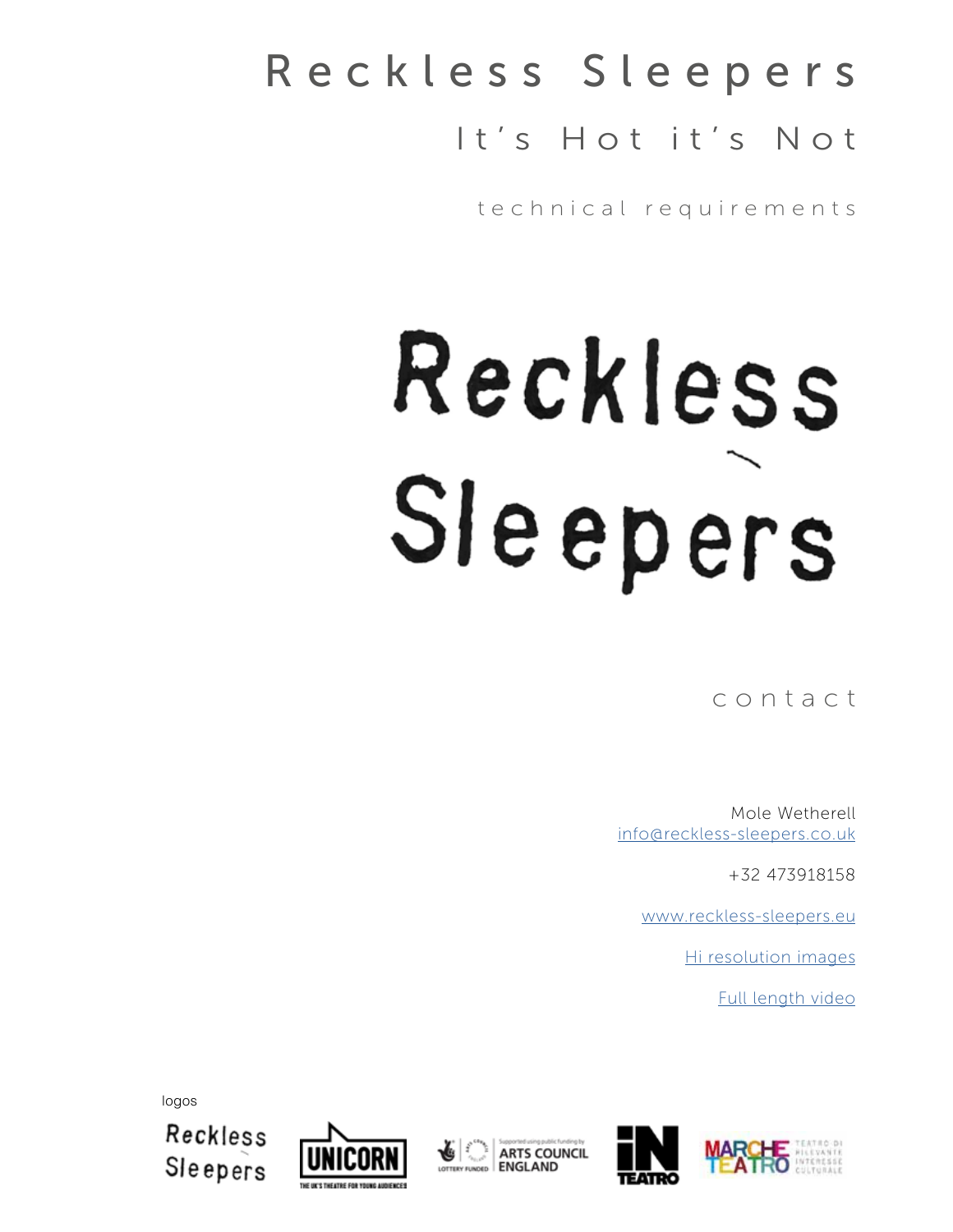## Space & Scenery



We require a minimum depth of 4m and a width of 8m with a bare clean floor. Although ideally 5m x 10m

#### Scenery

The set consists of a large plywood floor (7.2m x 3.6m x 0.1m height),

A wall with 24 hatches (2.4m x 3.6m)

A hanging ceiling with 6 hatches (2.4m x 1.2m) suspended at a height of 2.5m.

The large plywood floor is free-standing and does not require fixing to the floor.

The wall with hatches is fixed using vertical scaff bars (provided by the venue).

The base plates are screwed into our plywood floor.

The top of the scaff bars will need to be fixed as the company climb on this wall.

Additional stability can be provided horizontal scaff bars that join the plywood wall to the back wall of the theatre.

The hanging ceiling is suspended by 4 hanging points securely attached to the frame. We will require enough length of steel cable to run from the lighting grid/roof trusses to each hanging point at a height of 2.4m from the plywood floor.

#### Operation

Sound Operated on QLab via a Macbook. All fades, cross fades and levels are programmed. A mini-jack will be required to plug into the venue's PA system.

In addition to the general PA system, 2 monitor speakers are required (stage left and right). The sound and lighting will be operated by one person so it is important that they are located in the same position.



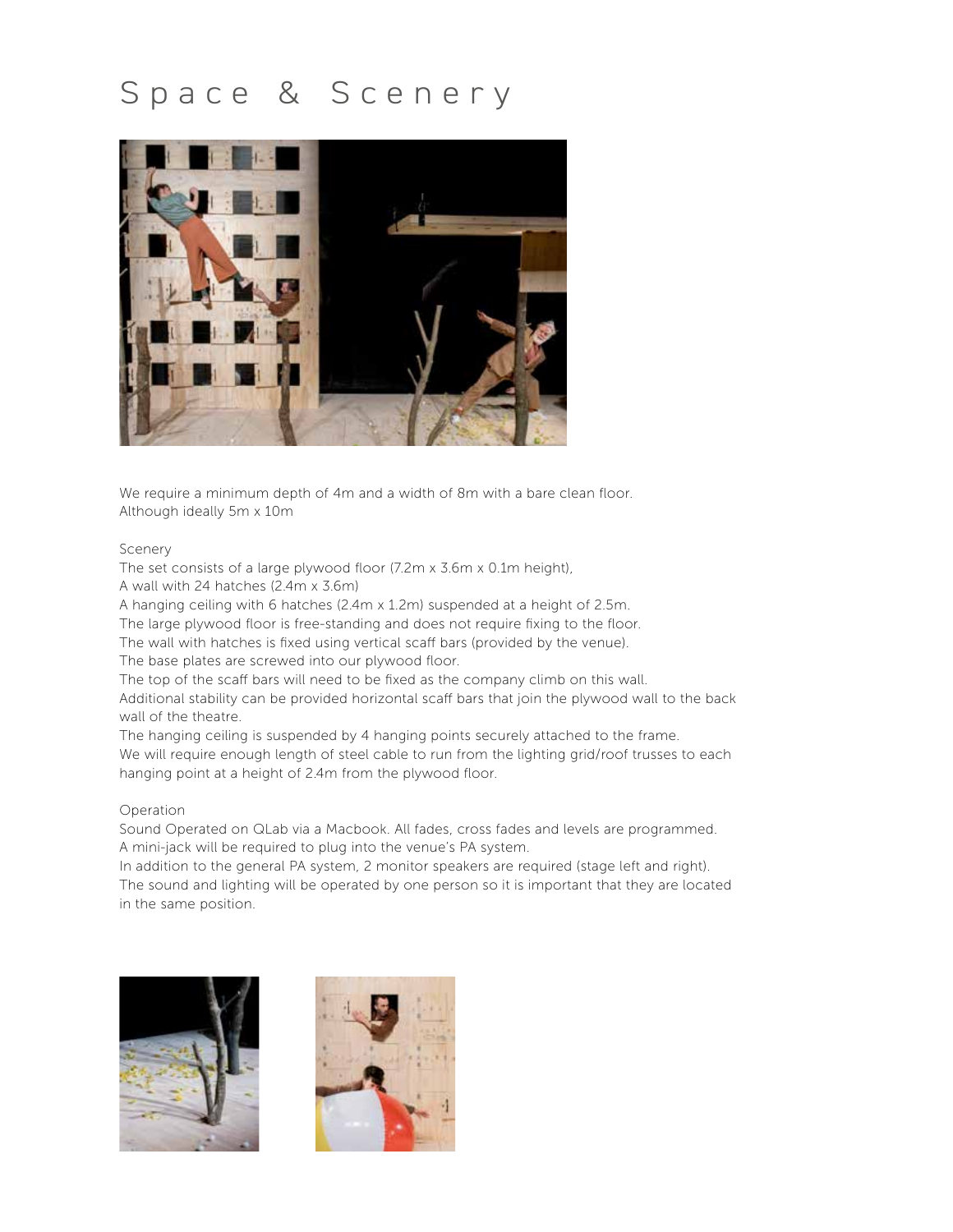### lighting



This lighting plan is the basis for theatre venues - alternative lighting plans can be designed for each venue.

16 x Selecon Acclaim Fresnels (or similar) with barn doors 11 x Strand Cantata Fresnels (or similar) with barn doors 7 x Strand SL 15-32 (or similar) 2 x Strand SL 23-50 (or similar) 1 x ETC Source Four 19 degree (or similar) with an Iris 1 x ETC Source Four 26 degree (or similar)

An industrial fan (provided) will also need to be patched into the lighting board for remote operation. There are 3 booms used (1 stage left and 2 stage right) with 45 degree scaff connectors and bars. Base plates and 45 degree connectors are provided by the company. We have 5m scaff bars (split at 2.5m with couplers) that may be used depending on the height of the rig. These will need to be fixed to the stage floor and secured.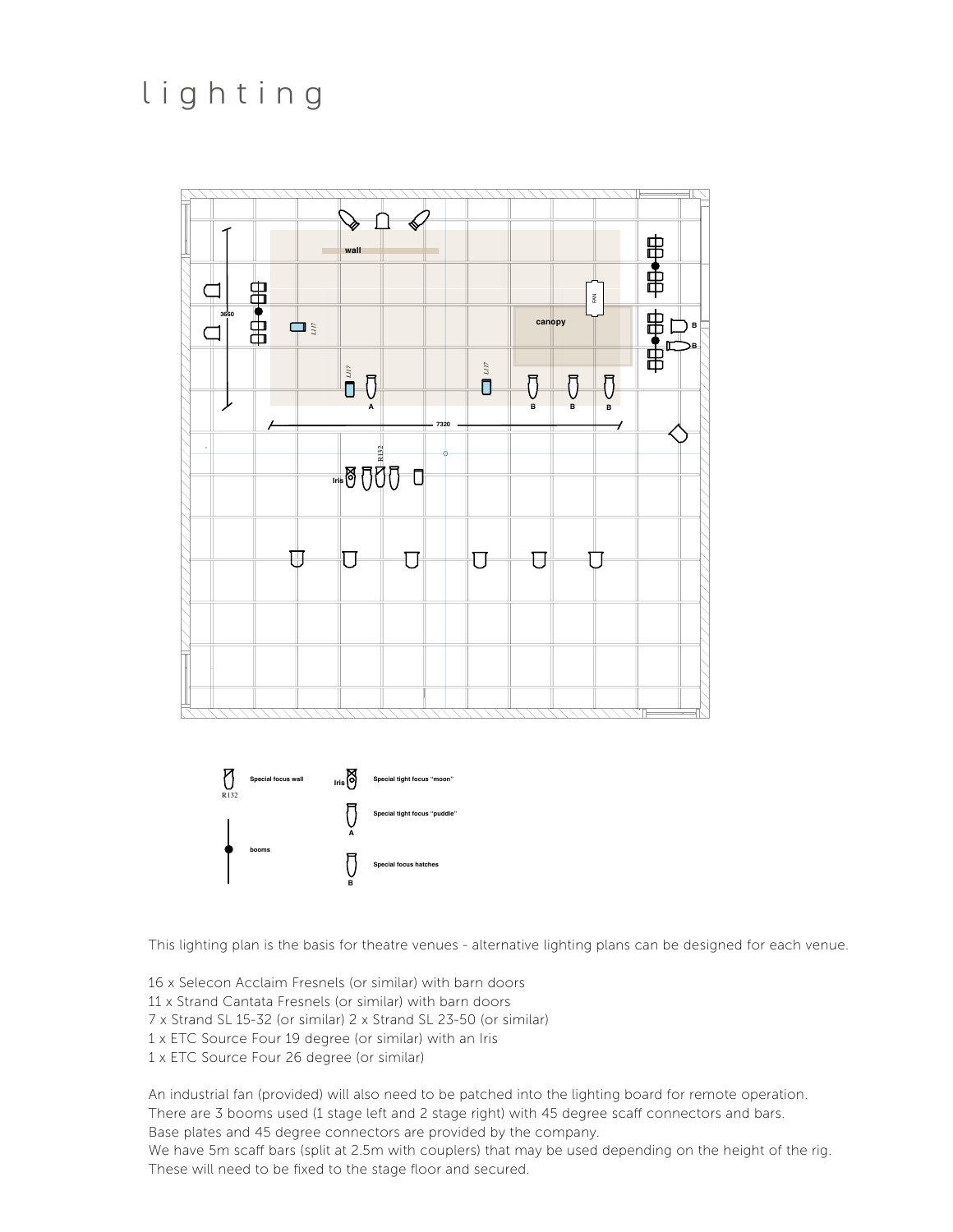Get in and get out

We will require at least two people to assist with the get in and fit up, one of whom should be familiar with the venue's sound and lighting systems. We also require at least two people for the get-out who are solely dedicated to the striking and loading of the set and equipment.

Other

There are 3 company members on tour with the show. For longer durations we may need to bring a family member to look after Leen and Mole's daughter or a babysitter for the performances.

Costume washing and drying facilities will be necessary after each performance.

Additional refreshments such as water, tea and coffee making facilities and fresh fruit is required for the company.

Wifi codes are also required on arrival at the venue.

Company per diems will be required on arrival in local currency for performances outside the UK.

Props

All non-consumable props are provided by the company. Venues will need to supply 17 green apples (Granny Smith) for each day of the run. The large watering can will need to be filled with water (1/4 full). Below is the setting list with all props and their placement before the show begins.

All hatches are closed. Floor swept and hoovered. Mopped if needed. Fan tested. Canopy Roof Hatches SR: Roughly 45 ping pong balls C: Roughly 15 green apples in the DS section SL: Roughly 24 yellow drinks umbrellas Floor WATER TRAP: TREE SLOTS: DRILLED HOLES: AGAINST HATCH WALL: 1 x Large bucket full of drinks umbrellas (umbrellas open) Behind the Hatch Wall 1 x Water tray (empty, hoovered dry) 1 x Yellow drinks umbrella (closed) 15 x Yellow drinks umbrellas open, set in holes. SL SCAFF LEG: SL WALL SCAFF: SR WALL SCAFF: 1 x Air pump, tube taped together, and secured to scaff 1 x long Black umbrella (touching hatch wall) 1 x short Broken umbrella (touching back wall) 1 x short Black umbrella (touching hatch wall) 1 x Yellow umbrella (US of black umbrella) 1 x long Black umbrella spare (touching back wall) 1 x Green apple 1 x Green apple (spare) SL SHELF: SR SHELF: ON BLACK FLOOR: 1 x Large bucket (empty) BY SR EXIT: 1 x small blue bucket with 6 ping pong balls 1 x Medium metal bucket 1 x Small metal bucket (inside medium bucket) 1 x Small watering can 1 x Medium watering can 1 x Large watering can (1/4 full of water) 1 x Small beach-ball (resting on medium bucket cans) 1 x Pair of Wellington Boots 6 x Trees (lying down across the back wall) 1 x Mop and Bucket Auditorium Right BEHIND SEATS: 1 x Black umbrella 1 x Giant beach ball

Risk Assessment The Unicorn Theatre risk assessment created for this project can be downloaded [here](https://85ef5496-e9ce-412d-a9ea-ae439594662b.filesusr.com/ugd/ffe471_7febf929aa5a4f6fbf76d4d8b3f522b1.pdf)